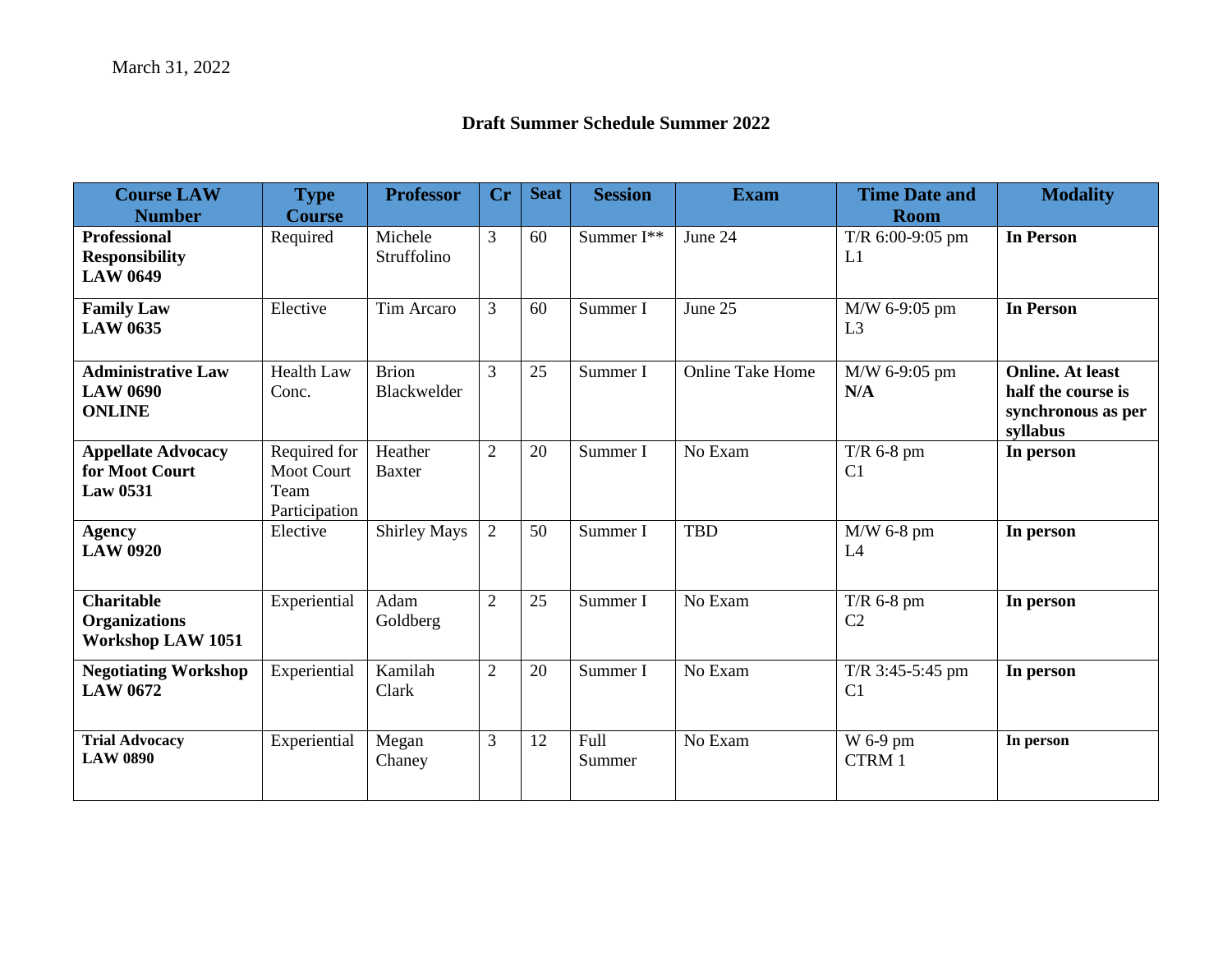| <b>Course LAW Number</b>                                                                                          | <b>Type</b><br><b>Course</b>        | <b>Professor</b>                                         | Cr             | <b>Seat</b> | <b>Session</b>        | <b>Exam</b> | <b>Schedule</b>                          | <b>Room</b>                                                                     |
|-------------------------------------------------------------------------------------------------------------------|-------------------------------------|----------------------------------------------------------|----------------|-------------|-----------------------|-------------|------------------------------------------|---------------------------------------------------------------------------------|
| <b>Judicial Field</b><br><b>Placement Clinic</b><br><b>LAW 0799 ONLINE</b>                                        | Field<br>Placement:<br>Experiential | Laura Varela                                             | 3              | 25          | Summer I              | No Exam     | T 8:15-10:15 pm<br>N/A                   | <b>Online. At least half</b><br>the course is<br>synchronous as per<br>syllabus |
| <b>AIDD Clinic</b><br><b>LAW 0021</b>                                                                             | Field<br>Placement:<br>Experiential | Talhia<br>Rangel/<br>Leigh<br>Markowitz                  | $5-$<br>12     | 15          | <b>Full</b><br>Summer | No Exam     | R 6-8 pm<br>C <sub>3</sub>               | <b>In Person</b>                                                                |
| <b>Civil Field Placement</b><br><b>Clinic LAW 0826</b>                                                            | Field<br>Placement<br>Experiential  | Roma Perez                                               | $6-$<br>12     | 10          | Full<br>Summer        | No Exam     | R 6-8 pm<br>S <sub>1</sub>               | <b>In Person</b>                                                                |
| <b>Consumer Protection</b><br>Internship<br><b>LAW 0925</b>                                                       | Field<br>Placement:<br>Experiential | Mike Flynn                                               | 3              | 10          | Summer I              | No Exam     | $5/9 - 5/13$<br>$M-F$<br>9am-1pm Room C1 | <b>In Person</b>                                                                |
| <b>Course LAW Number</b>                                                                                          | <b>Type</b><br><b>Course</b>        | <b>Professor</b>                                         | Cr             | <b>Seat</b> | <b>Session</b>        | <b>Exam</b> | <b>Schedule</b>                          | <b>Room</b>                                                                     |
| <b>Law of International</b><br><b>Football LAW 0402</b>                                                           | Elective                            | Ken Lewis                                                | $\overline{2}$ | 50          | Summer<br>$II***$     | August 12   | $T/R$ 6-8 pm<br>L4                       | In person                                                                       |
| <b>Intellectual Property</b><br><b>LAW 0003</b><br><b>ONLINE</b>                                                  | Elective: IP<br>Concentration       | Jon Garon                                                | 3              | 25          | Summer II             | August 11   | M/W 6-9:05 pm<br>N/A                     | <b>Online. At least half</b><br>the course is<br>synchronous as per<br>syllabus |
| <b>Electronic Discovery,</b><br><b>Digital Evidence and</b><br><b>Information Governance</b><br>Workshop LAW 0200 | Experiential                        | <b>Steve</b><br>Teppler                                  | 3              | 25          | Summer II             | TBD         | T/R 6-9:05 pm<br>N/A                     | <b>Online. Half the</b><br>course is<br>synchronous as per<br>syllabus          |
| <b>Advanced Legal</b><br><b>Research Techniques</b><br><b>LAW 0678</b>                                            | Elective                            | Emily<br>Mayers-<br>Twist and<br><b>Brian</b><br>Quigley | $\overline{2}$ | 25          | Summer II             | No Exam     | $M/W$ 6-9 pm<br>N/A                      | <b>Online. Half the</b><br>course is<br>synchronous as per<br>syllabus          |